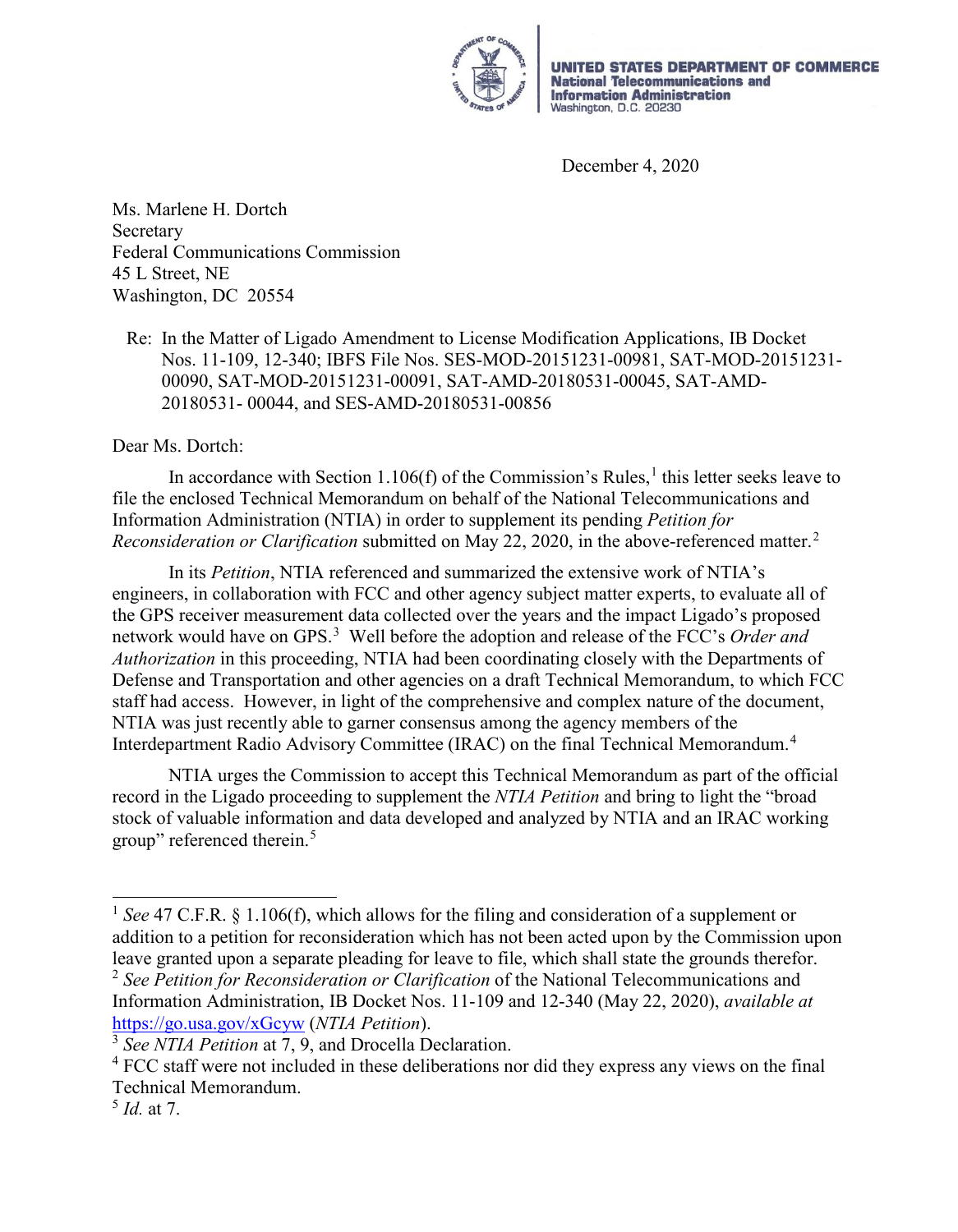If leave to file is not granted, this letter and the Technical Memorandum are hereby submitted pursuant to the "shared jurisdiction" exception to the Commission's *ex parte* rules.<sup>6</sup>

Respectfully submitted,

Hath & Swith

Kathy Smith Chief Counsel

Enclosures

1

<sup>6</sup> *See* 47 C.F.R. § 1.1204(a)(5) note.